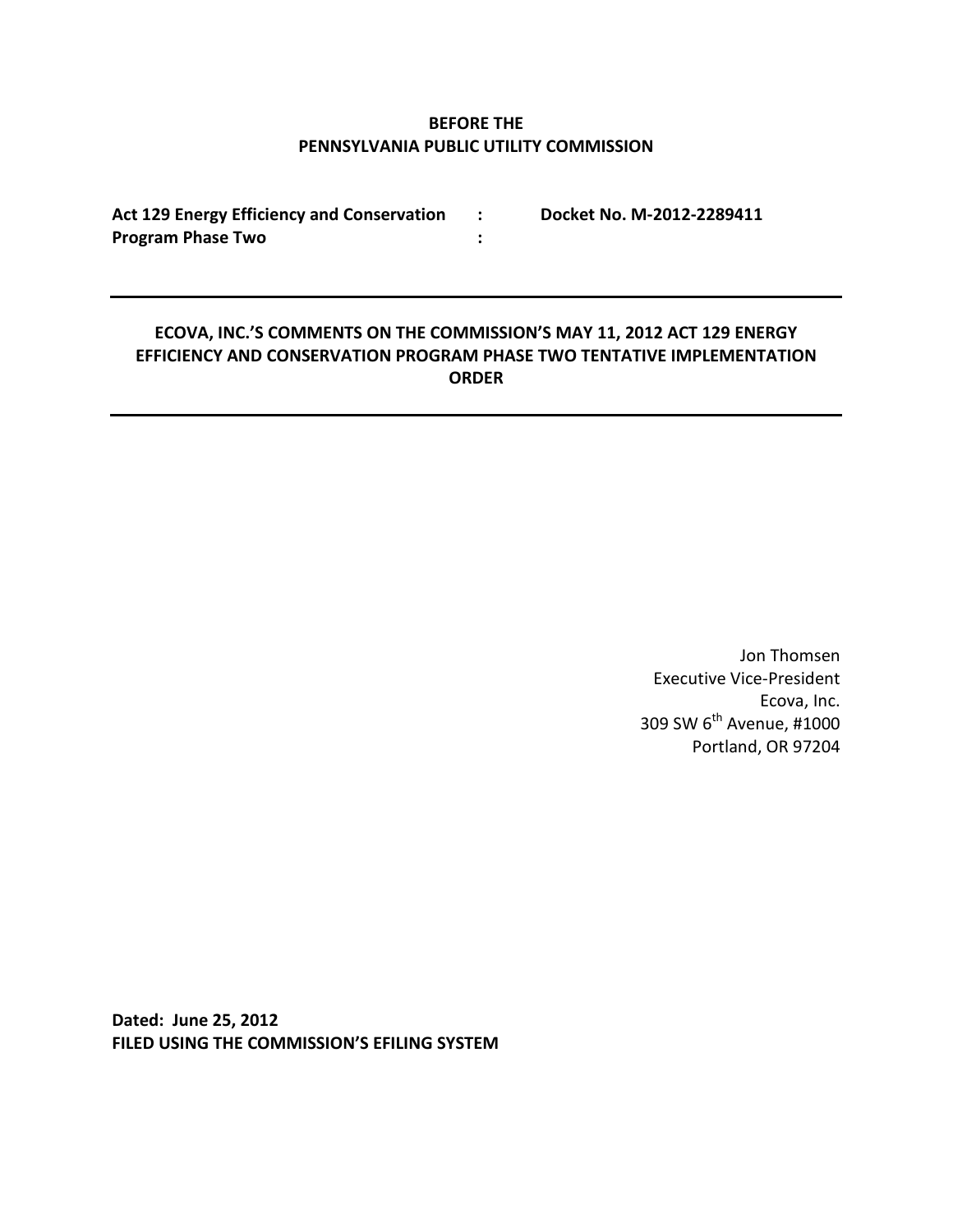# **BEFORE THE PENNSYLVANIA PUBLIC UTILITY COMMISSION**

**: :**

**Act 129 Energy Efficiency and Conservation Program Phase Two**

**Docket No. M-2012-2289411**

# **ECOVA, INC.'S COMMENTS ON THE COMMISSION'S MAY 11, 2012 ACT 129 ENERGY EFFICIENCY AND CONSERVATION PROGRAM PHASE TWO TENTATIVE IMPLEMENTATION ORDER**

### **Introduction**

The following comments are respectfully submitted by Ecova, Inc. ("Ecova"), as an interested stakeholder, in response to the Commission's May 11, 2012 Act 129 Energy Efficiency and Conservation Program (the "Act 129 Program") Phase Two Tentative Implementation Order ("Tentative Order").

Ecova is a total energy and sustainability management company that runs energy efficiency programs for utility companies, and optimizes the use and cost of energy, water, waste and other expenses for large, multi-site organizations. Ecova utility programs have helped utilities throughout the country save over 28 million MWh in support of their energy efficiency goals. In Pennsylvania, Ecova works with Duquesne Light Company, PECO Energy Company and PPL Electric on their Act 129 Program efforts.

Ecova thanks the Commission for considering its comments.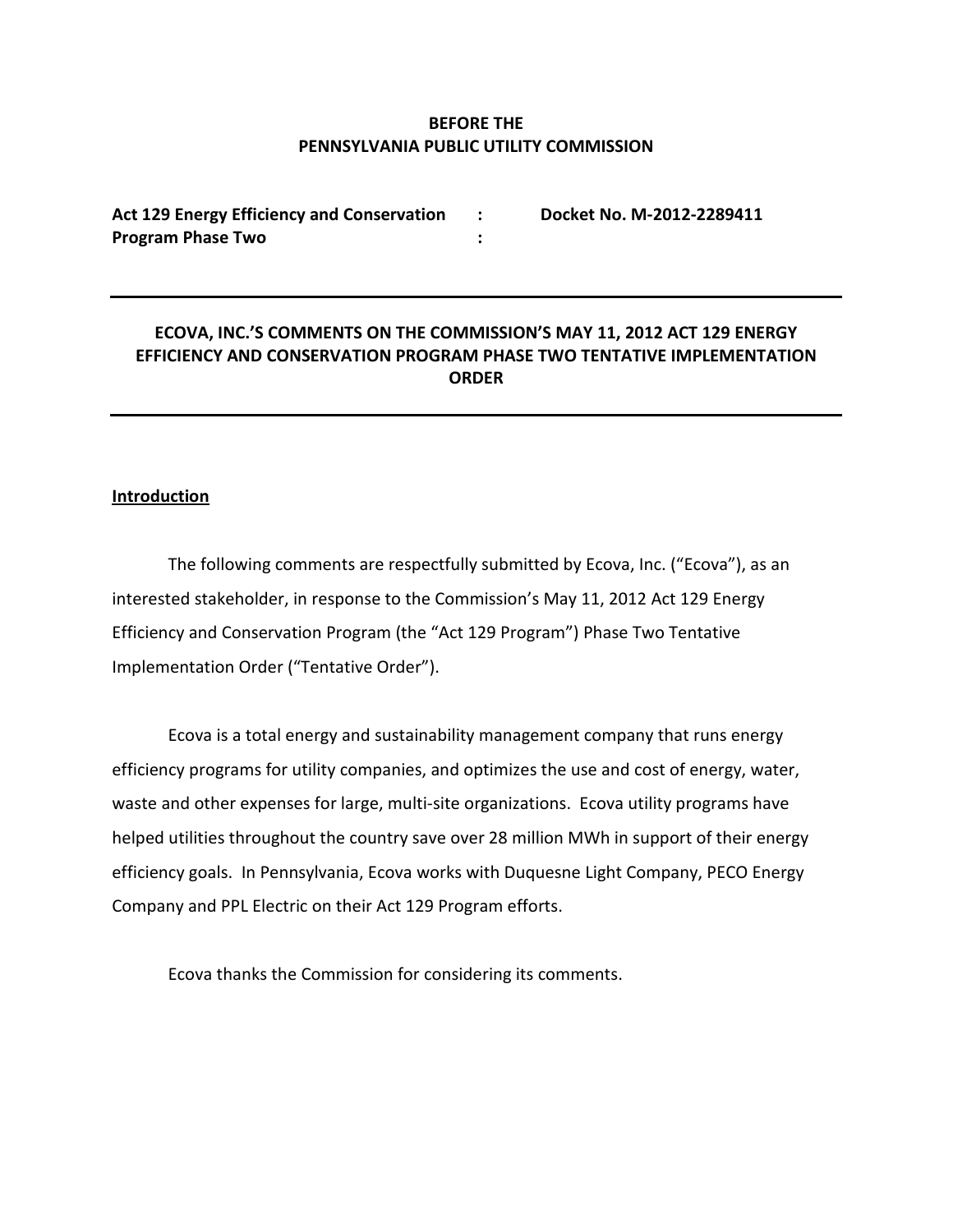#### **Comments**

Ecova generally supports the Commission's comments in its Tentative Order. However, Ecova believes the Commission is discounting some significant considerations in Section H of the Tentative Order regarding the requirement that all contracts with conservation service providers ("CSPs") be re-bid for Phase Two of the Act 129 Program.

In order for energy efficiency programs to continue to be utilized, they must be implemented in a manner allowing them to be managed and run successfully such that they provide positive returns to the rate payers who ultimately fund them. Accordingly, it is in Ecova's best interest to recommend ways to help ensure this happens.

There are several reasons requiring a rebid of all contracts with CSPs will serve to harm the successful implementation of the various programs run by the utilities pursuant to the Act 129 Program. First, a hallmark of successful, long-term energy efficiency programs is continuity. A lack of continuity in a program generally results in customer confusion and lower participation rates. This not only negatively impacts the perception of the program, but it also reduces its cost effectiveness. Second, establishing a program, and the necessary relationships to support the program, also takes time and money to implement. Requiring successful programs to rebuild this work under a new CSP will not only increase costs, but it may do so in a manner very difficult to account for in a bidding process. Third, the cost of running and managing a new round of bidding will be costly and time consuming for the utility. While this is a necessary cost for new programs and under-performing programs, it is an inefficient use of funding for successfully running programs. Fourth, and finally, the aggressive timeline for the implementation of Phase Two of the Act 129 Program means the bidding process across all programs (new, under-performing and successful) will already be rushed. Ecova believes it is in the Commission's best interest to allow the utilities to focus their efforts on the bidding process for the new and under-performing programs by eliminating the need to rebid the successful programs.